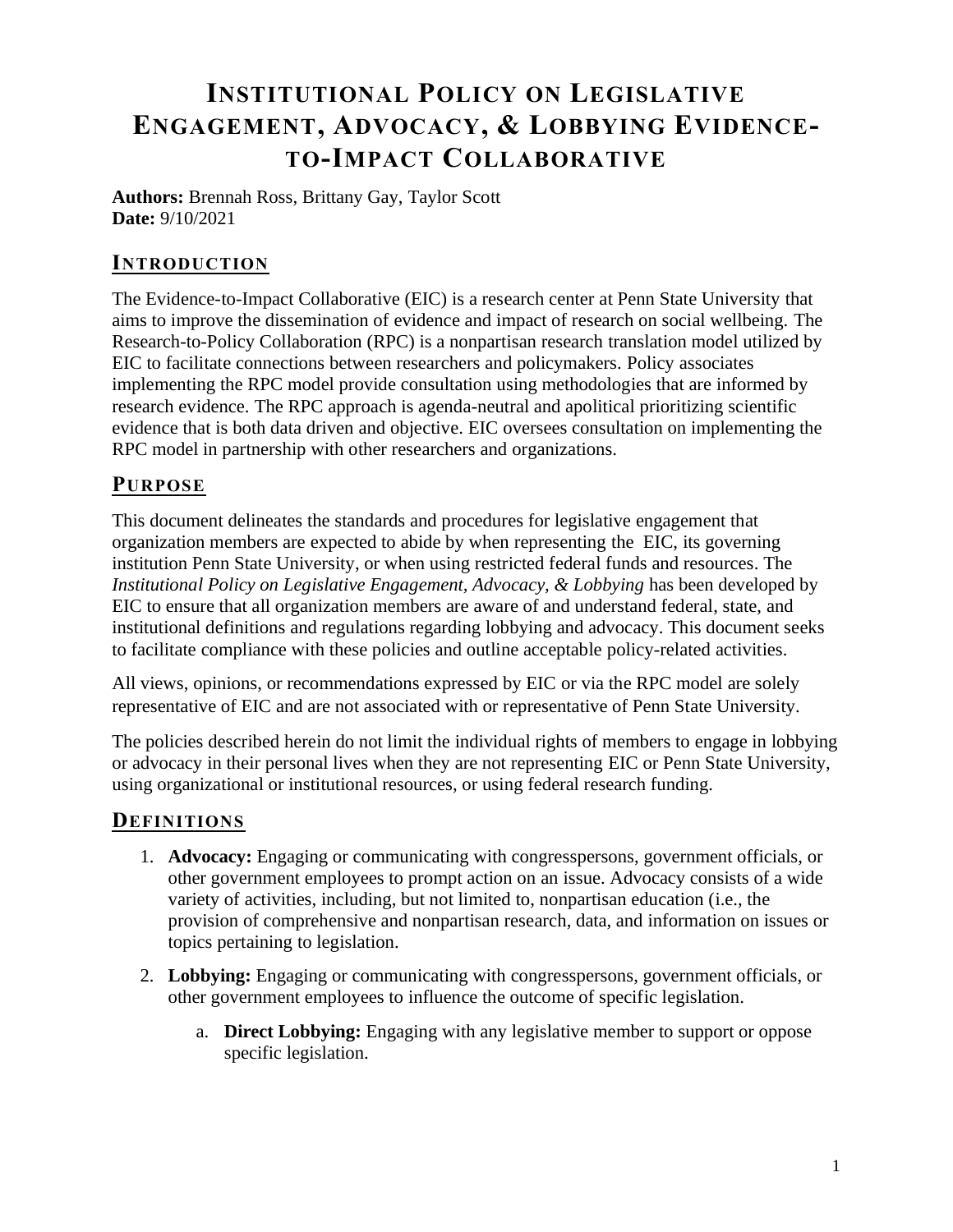- b. **Indirect Lobbying (Grassroots Lobbying):** Urging the public to contact legislative staff or otherwise influencing public opinion to support or oppose specific legislation.
- c. **Lobbying Activities:**
	- Attempting to **influence specific** legislation or **advocating** for the **adoption** or **rejection** of legislation
	- Writing materials or preparing argument(s) that **support** a **specific policy position** or **specific recommendation**
	- Preparing and planning for **lobbying communications**
	- Holding strategy meetings to coordinate lobbying
	- Participating in coalition meetings about **specific legislation**
- 3. **Restricted Federal Funding:** Any funding provided by a government agency (e.g., National Institutes of Health) is **strictly prohibited** from being used for any lobbying activities. Federal funding includes monetary awards and resources including but not limited to paid time, grant funded travel, institutional email addresses.

## **PUBLIC POLICY POSITIONS**

EIC and the RPC model do **not** attempt to influence the adoption or rejection of specific legislation. EIC also does not provide positions on specific legislation. Using the RPC model, EIC may directly provide research expertise and relevant scientific information to congresspersons, government officials, or other government employees upon request. EIC may also use the RPC model to work with other researchers, organizations, and universities to facilitate connections between research experts and government officials. As part of these partnerships, other organizations may provide specific research expertise and relevant scientific information to members of congress and related staff. Legislative activities conducted through the EIC or via the RPC model will remain nonpartisan and will not be used to influence outcomes or make specific recommendations for specific legislation. Additionally, EIC may use the RPC model to work in collaboration with researchers and other organizations to develop educational materials, such as fact sheets. Documents and materials created through partnerships that have been approved by EIC will be designated as such (e.g., with an RPC model logo). The independent views expressed by the organizations or individual researchers involved in the RPC model are not reflective of EIC as an entity. Additionally, legislative activities and related communication conducted by organizations or individual researchers **during personal time** outside of work with the RPC model are **not** representative of EIC.

#### **ROLES AND ACTIVITIES**

EIC may communicate with policymakers and engage in legislative activities that are nonpartisan and that do not constitute lobbying. These activities may include, but are not limited to:

1. **General Advocacy –** in alignment with policies outlined in this document and in consultation with RPC's co-directors, staff may engage in, but are not limited to, the activities listed below: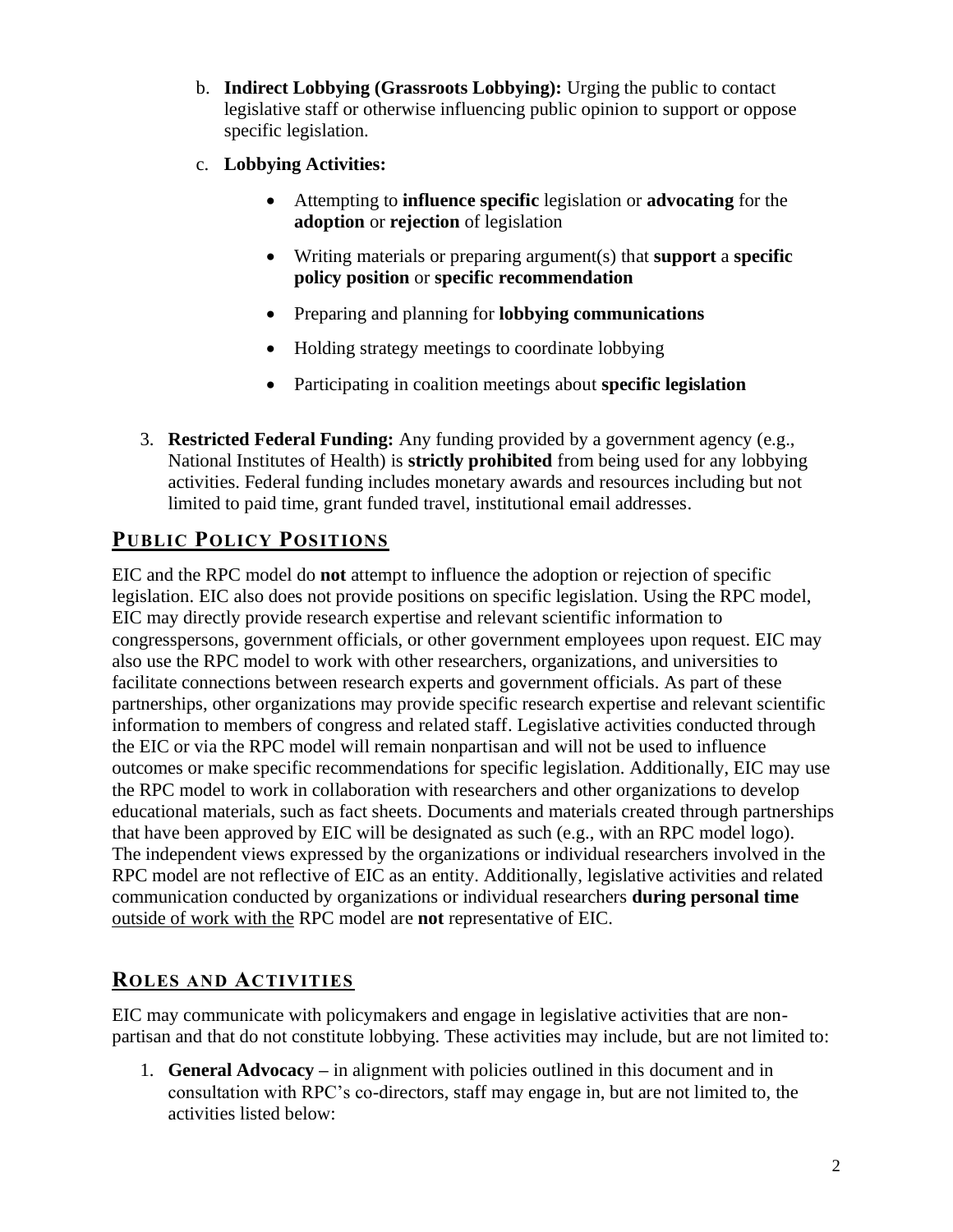- Sharing best practices and success stories, including **model** legislation
- Making available **nonpartisan** analysis, study or research
- Examining or discussing **broad**, social, economic and similar problems
- Updating an organization's members on the status of legislation, **without** a call to action
- Providing technical assistance or advice to legislative body in r**esponse to a written request**
- Communicating with a legislative body regarding matters which might affect the existence of a tax-exempt organization
- Building coalitions
- Providing **comments** or **research** on administrative/agency rules or regulations
- 2. **Lobbying Exceptions –** EIC may engage in lobbying activities or communication, **only**  when criteria are met for one of the four exceptions listed below:
	- a. **Technical assistance** EIC may respond to a request made by a legislative body or committee to make recommendations regarding specific legislation. EIC may respond to this request if **both** of the following criteria are met:
		- the request must be made in writing by the entire legislative body or committee **and** the expertise is provided to the entire legislative body or committee (i.e., not just one side, or a select few members).
	- b. **Nonpartisan Analysis, Study, or Research**  EIC may express an opinion or view related to specific legislation **only** when the following **two** criteria are met:
		- The discussion provided must be fair and comprehensive (e.g., a neutral and objective report comprising relevant facts that allow an individual to form their own opinion or conclusion of the evidence regardless of the opinion or view expressed by EIC).
		- The document or report is broadly disseminated to the public (e.g., conference presentations, media outlets, articles or reports made accessible online).

**If** the above **two** conditions are met, EIC may express an opinion or view related to specific legislation and include an indirect call to action (e.g., listing the legislators involved). Researchers **cannot** include a direct call to action (e.g., telling readers to contact the legislators).

- **c. Examinations of Broad Social, Economic, or Similar Problems –** EIC may discuss broad social, economic, or similar problems without expressing a view on specific legislation. Under this exception, opinions and suggestions can be provided if they do not pertain to specific legislation or include a call to action.
- d. **Self-Defense** EIC may engage in direct lobbying activities only when specific legislation directly threatens the EIC's powers as an organization, duties, tax-